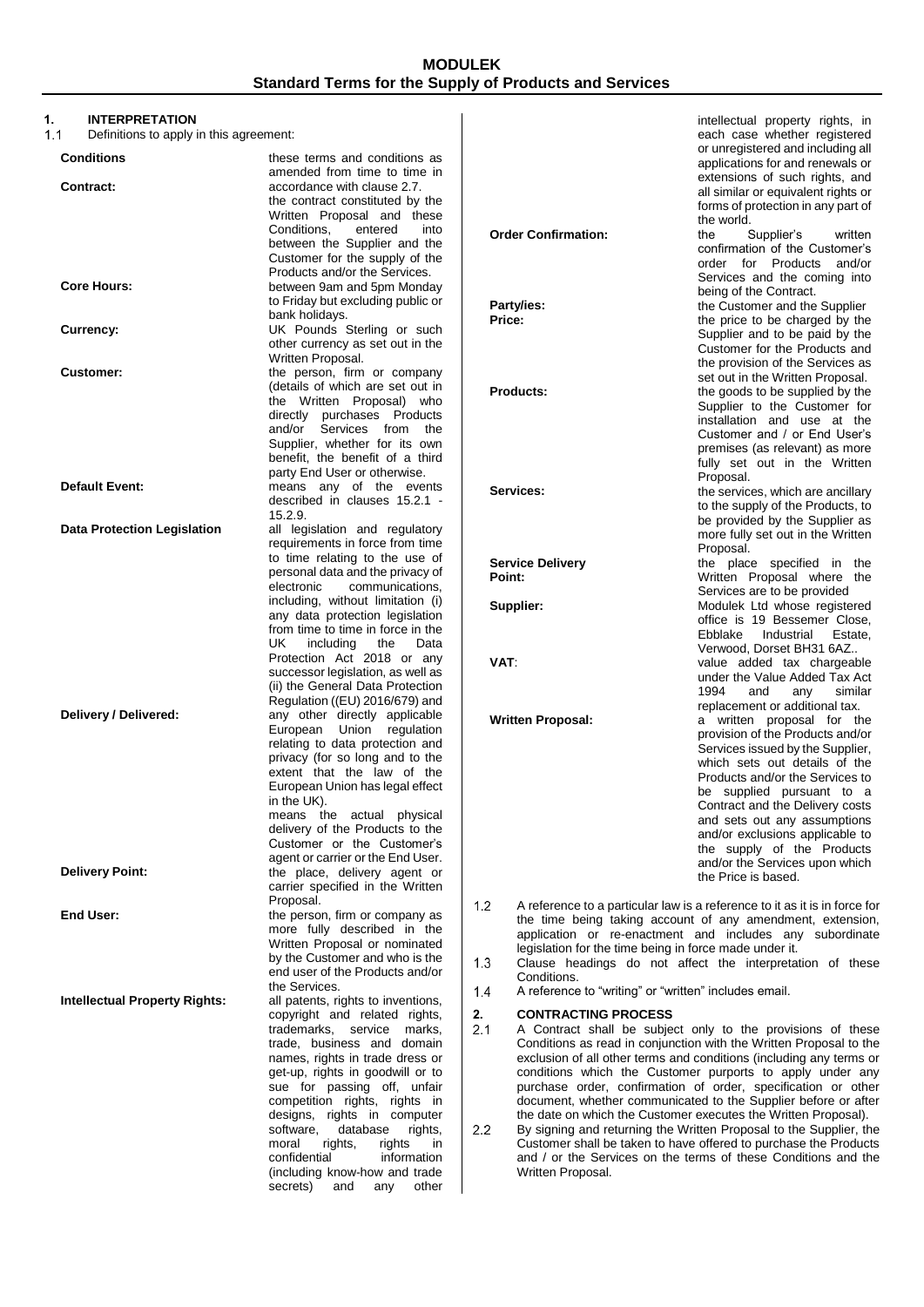- $2.3$ If the content of these Conditions conflicts with that of the Written Proposal, then the conflicting provision of the Written Proposal shall prevail.
- $2.4$ The Supplier shall communicate acceptance of the Customer's offer referred to in clause 2.2 above by signing and delivering an Order Confirmation to the Customer. Until the Supplier has communicated an Order Confirmation to the Customer no Contract shall be taken to have come into being.
- 2.5 If a Customer signs and returns the Written Proposal or otherwise accepts it, or accepts Delivery of the Products and/or the provision of the Services or uses the Products, then the Customer shall be bound by the provisions of these Conditions and the Written Proposal.
- 2.6 Where the Supplier has issued an Order Confirmation in accordance with clause 2.4 above then, the Customer shall remain bound by the Contract notwithstanding the fact that it may be required, due to the Customer's internal administrative protocols, to issue a purchase order for the purchase of the Products and/or the Services.
- $2.7$ Except as set out in these Conditions, no variation to a Contract or these Conditions or any representations made in respect of the Products and/or Services shall be effective unless expressly agreed in writing and signed by an authorised representative of each Party.
- The Supplier's obligations under the Contract shall be as set out in 2.8 these Conditions and the Written Proposal only. The Customer agrees that it has not relied on and that the Supplier shall not be liable for any statement, promise, warranty or representation not set out in the Contract (including but not limited to those made or given by or on behalf of the Supplier, such as specifications, particulars of weight, dimensions, sales proposals, quotations, statements, representations, descriptions or illustrations contained in quotations, sales and marketing material, catalogues and publicity material, all of which are only intended to convey only a general idea of the Products and Services mentioned). Nothing in this clause shall exclude or limit the Supplier's liability for fraudulent misrepresentation.
- 2.9 The Supplier may at its sole and absolute discretion be entitled to amend any quotation or Written Proposal until a Contract has been concluded with that quotation confirmed on the Written Proposal.
- $2.10$ Any typographical, clerical or other error or omission in any Contract shall be subject to correction at the sole discretion of the Supplier without any liability on the part of the Supplier.
- $2.11$ No Contract may be cancelled by the Customer without the prior written consent of the Supplier. Without limiting any other rights of the Supplier, the Supplier reserves the right to charge the Customer for all losses and expenses incurred as a consequence of any cancelled Contract.
- $2.12$ The Customer shall provide the Supplier with such information as it may reasonably require in order to supply the Products and/or Services, and ensure that such information is accurate in all material respects.
- $2.13$ The Customer acknowledges that the Supplier's proposal for the provision of the Products and/or Services has been given on the basis of the assumptions and exclusions set out in the Written Proposal. If (a) any of these assumptions are found to be not the case and/or (b) any of these excluded items are subsequently required to be undertaken (or where it is no longer practical or possible for any such excluded items to be undertaken but other measures, works and/or Services are subsequently required to be undertaken as a consequence), then the Supplier reserves the right to increase the Price and extend the estimated time for Delivery and/or for the provision of the Services.

# **3. DELIVERY OF PRODUCTS**<br>**3.1** The quantity, description,

- The quantity, description, price and component parts of the Products and the cost of the Delivery thereof (in the case where there is to be a charge for Delivery) shall be as set out in the Written Proposal
- $3.2$ Delivery shall take place during Core Hours at the Delivery Point unless otherwise specified in the Written Proposal.
- $3.3$ Any dates specified by the Supplier for Delivery are an estimate only and any attempt to make the time of Delivery the essence of the Contract by notice to that effect shall be invalid.
- $3.4$ The Supplier shall not be liable to the Customer for any loss suffered by the Customer (whether direct, indirect or

consequential) arising from a delay in Delivery provided such delay was not caused by the wilful misconduct or default of the Supplier.

- $3.5$ Where the Products are to be delivered or the Services are to be supplied in instalments then any delay in Delivery of or the performance of any one instalment shall not entitle the Customer to cancel or to repudiate the Contract as a whole.
- If the Customer does not accept Delivery of the Products then the 3.6 Customer shall pay the Supplier any additional costs that the Supplier may incur, including but not limited to all storage costs.
- $3.7$ Unless otherwise specified in the Written Proposal, the Customer shall be responsible for the unloading and loading of the Products at the Delivery Point and any personnel supplied by the Supplier for such unloading and/or loading shall be deemed to be under the direction and control of the Customer. Such personnel shall for all purposes in connection with or arising out of their employment in the unloading and / or loading of the Products be regarded as the servants or agents of the Customer who alone shall be responsible for all claims arising in connection with the unloading and/or loading of the Products by or with the assistance of the personnel.
- $3.8$ Products should be inspected by the Customer as soon as they are Delivered. The Customer shall indicate any damage to the Products or packaging on the carrier's delivery note at the time of Delivery and the contents and packaging of the Products must be retained for inspection as proof of damage, failing which the Supplier shall have no liability to the Customer for such damage. 3.9
	- The Customer shall:<br>3.9.1. provide provide the Supplier, its employees, agents, consultants and subcontractors, with safe and suitable access to the Customer's premises and/or Delivery Point or other facilities as the Supplier may reasonably require, including safe and suitable access for the Supplier's or the Supplier's agent's vehicles between the public highway and the actual point of delivery;
	- 3.9.2. ensure that if, to effect Delivery, the Supplier's vehicle is required to leave the public highway, the surface of any drive, access road or similar (and any man-lids or ducts) is capable of accepting heavy goods vehicles and there are no obstructions (e.g. trees).;<br>obtain and maintain all necessary
	- 3.9.3. obtain and maintain all necessary licences, permissions and consents for the use and /or storage of the Products and which may be required before the date on which the Services are to start or the Products are to be supplied; and
	- 3.9.4. comply with the Supplier's reasonable and lawful instructions which may be communicated to the Customer and which are relevant to the Products, Delivery and / or the use of any Products and / or equipment supplied by the Supplier.
- $3.10$ The Customer shall be responsible for compliance with all relevant regulations issued by the Government or local authorities; including regulations under the Factories Act, Health and Safety Act and any other relevant statute and observance of the Road Traffic Act should it apply.

# **4. RISK & RETENTION OF TITLE**

- Risk in the Products shall pass to the Customer at the Delivery Point.
- $4.2$ Title to the Products shall not pass to the Customer until the Supplier has received in full (in cash or cleared funds) all sums due to it in respect of the Products, the Services or under or arising from any other contract or liability owed by the Customer to the Supplier whether under a Contract or otherwise.
- 4.3 Where title to the Products has not yet passed to the Customer then the Customer's right to possession of the Products shall terminate immediately upon the occurrence of a Default Event and, to the extent that it is physically possible to do so, the Customer shall immediately return the Products or cause the Products to be returned to the Supplier.
- The Customer grants the Supplier, its agents and employees an  $4.4$ irrevocable licence at any time to enter any premises where the Products are or may be stored in order to inspect them, or, where the Customer's right to possession has terminated, to recover them.
- 4.5 The Supplier shall be entitled to recover payment for the Products notwithstanding that title in the Products has not passed to the Customer.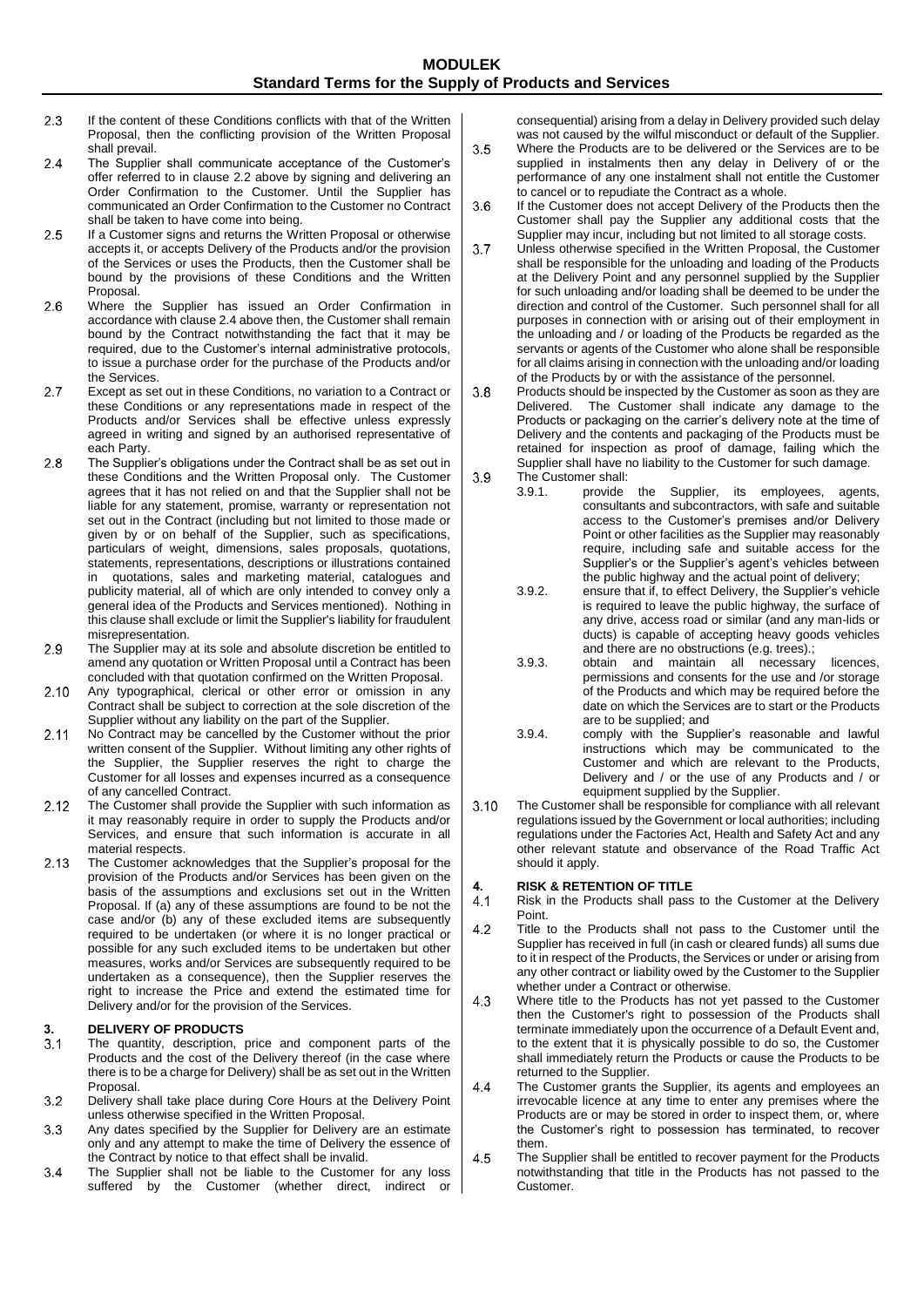- 4.6 If, notwithstanding the provisions of clause 4.2, the Customer purports to sell the Products to a third party or End User before the title to the Products passes to the Customer then the Supplier shall, without prejudice to its rights to recover damages, be beneficially entitled to all of the proceeds of that sale received by the Customer from the third party or End User.
- On termination of a Contract, howsoever caused, the Supplier's 4.7 rights contained in this clause 4 shall remain in effect.

# **5. THE SERVICES**

- The Services shall be provided to either the Customer or the End User, as the case may be and as confirmed in the Written Proposal.
- $5.2$ Any dates for the provision of the Services shall be estimates only and the time for the provision of the Services shall not be of the essence.
- 5.3 The Customer shall provide or otherwise procure that:<br>5.3.1. the Supplier on reasonable notice is granted
	- the Supplier on reasonable notice is granted access to the premises, equipment, infrastructure and staff of the Customer and / or End User as may be reasonably required for the purposes of performing the Services;
	- 5.3.2. the Supplier is informed of all health and safety rules and regulations and any other reasonable security requirements applicable to the Supplier in the performance of the Services; and
	- 5.3.3. it complies with the reasonable instructions of the Supplier as may be relevant to the Services.
- 5.4 The Supplier reserves the right to engage any approved subcontractor to fulfil the Services on the Supplier's behalf. The Supplier shall have the sole discretion to approve a sub-contractor.
- 5.5 Unless otherwise agreed in writing the Services shall be performed at the Service Delivery Point.
- 5.6 The Supplier shall be entitled to charge the Customer for any abortive installation or commissioning of the Products where the Customer is the cause of the delay in the fulfilment of the Services.
- 5.7 Upon fulfilment of the Services, and provided that the Product operates materially in accordance with the specifications contained in the Written Proposal, the Supplier shall notify the Customer or the End User (if applicable) of that fact

## **6. CHANGE CONTROL**

- If the Customer wishes to change the scope or execution of the Services, it shall submit details of the requested change to the Supplier who shall, within a reasonable time, provide a written estimate to the Customer of:<br>6.1.1 the likely time real
	- 6.1.1. the likely time required to implement the change;<br>6.1.2. any necessary variations to the Supplier's cha
	- any necessary variations to the Supplier's charges arising from the change; and
	- 6.1.3. any other impact of the change on the Contract.
- $6.2$ If the Customer wishes the Supplier to proceed with the change, the Supplier has no obligation to do so unless and until the parties have agreed the necessary variations to its charges, the Service, and any other relevant terms of the Contract to take account of the change and these Conditions and/or the Contract have been varied in accordance with clause 2.7.
- $6.3$ Notwithstanding clause 6.2, the Supplier may on notice to the Customer cancel the Contract or change the Products and/or the Services or increase its charges for the Products and/or the Services in order to comply with any applicable safety or statutory requirements, or where the provision of the Products and/or the Services are not feasible due to a technical or commercial reason, but provided that such changes do not materially affect the nature and scope of the Products and/or the Services.

## **7. PRICE & PAYMENT**

- All sums payable under these Conditions or any Contract are exclusive of any VAT (if applicable) chargeable on the supplies for which such sums (or any part of them) are the whole or part of the consideration for VAT purposes.
- $7.2$ All taxes, charges, levies, assessments and other fees of any kind imposed on the purchase of the Products and/or Services and the Delivery thereof under these Conditions or any Contract shall be the responsibility of, and for the account of, the Customer.
- The Price shall be paid without deduction, set off, counterclaim,  $7.3$ discount, abatement or withholding whatsoever in the Currency in full upon (i) notification being received from the Supplier that the

Product is ready for despatch and (ii) the Supplier's invoice being received by the Customer.

- $7.4$ The Supplier shall invoice the Customer and the Customer shall pay the Price in accordance with the payment terms set out in the Written Proposal and time for payment of the Price shall be the essence of these Conditions or any Contract.
- If the Customer requests any variation to the Products and/or the 7.5 Services and/or clause 2.13 applies, then the Supplier reserves the right to increase the Price.
- 7.6 The Supplier reserves the right at its sole discretion to terminate the Contract or withhold Delivery or to suspend or terminate the provision of the Services if the Customer fails to pay the Price or any part thereof on the due date for payment and upon such suspension or termination, the full unpaid balance of the Price shall immediately fall due for payment.
- $7.7$ Interest on late payments shall be charged by the Supplier at the rate of 8% above the base lending rate from time to time of the Bank of England, accruing on a daily basis and being compounded quarterly until payment is made, whether before or after any judgement.
- 7.8 All invoices sent under the Contract shall be addressed to the Customer's address as set out in the Written Proposal and may be sent in .pdf format by electronic mail.
- 7.9 The Supplier may, without prejudice to any other rights it may have, set off any liability of the Customer to the Supplier against any liability of the Supplier to the Customer.
- $7.10$ The Customer shall indemnify the Supplier against and shall reimburse the Supplier on demand for all liabilities, costs, expenses, damages and losses (including but not limited to any direct, indirect or consequential losses, loss of profit, debt collection costs and all interest, penalties and legal costs (calculated on a full indemnity basis) and all other reasonable professional costs and expenses) suffered or incurred by the Supplier and which may arise out of or in connection with the Customer's breach or nonperformance of the Customer's obligations under the Contract (including but not limited to the duty to pay all amounts due under the Contract) and the Supplier's enforcement of the Contract.

## **8. WARRANTY**

- Subject to clauses 8.2 and 9 below, the Supplier warrants that the Products will conform in all material respects with their description as set out in the Written Proposal and be free from material defects in design, materials and workmanship and that all Services will be carried out with reasonable care and skill by personnel whose qualifications and experience will be appropriate for the tasks to which they are allocated.
- $8.2$ Unless otherwise specifically stated in the Written Proposal, and subject always to clause 8.3 below, if within the period of 12 months of Delivery or such longer period or periods as may be specifically stated in the Written Proposal, the Products prove to be materially defective under proper use by the Customer and where such defect arises solely as a consequence of defects in design, materials or workmanship on the part of the Supplier and are not due to normal wear and tear then the Supplier will make good the defect by repair or, at its option, by the supply of replacement Products, parts or components thereof.
- 8.3 In the case of any parts or components forming part of the Products not manufactured by the Supplier,the Supplier agrees to pass on to the Customer any warranty or guarantee (if any) which the Supplier may have received from its supplier or manufacturer of such parts or components, but not so as to impose on the Supplier any liability greater than that imposed on the Supplier by clause 8.2.
- All warranties, conditions and other terms implied by statute or 8.4 common law in respect of the sale of Products (save for the conditions implied by section 12 of the Sale of Products Act 1979) and the provision of the Services are, to the fullest extent permitted by law, excluded from the Contract.

#### **9. LIMITATION OF LIABILITY THE CUSTOMER'S ATTENTION IS SPECIFICALLY DRAWN TO THE PROVISIONS OF THIS CLAUSE 9.**

This Clause 9 sets out the entire financial liability of the Supplier 9.1 (including any liability for the acts or omissions of its employees, agents and sub-contractors) to the Customer in respect of: 9.1.1. any breach by the Supplier of the Contract;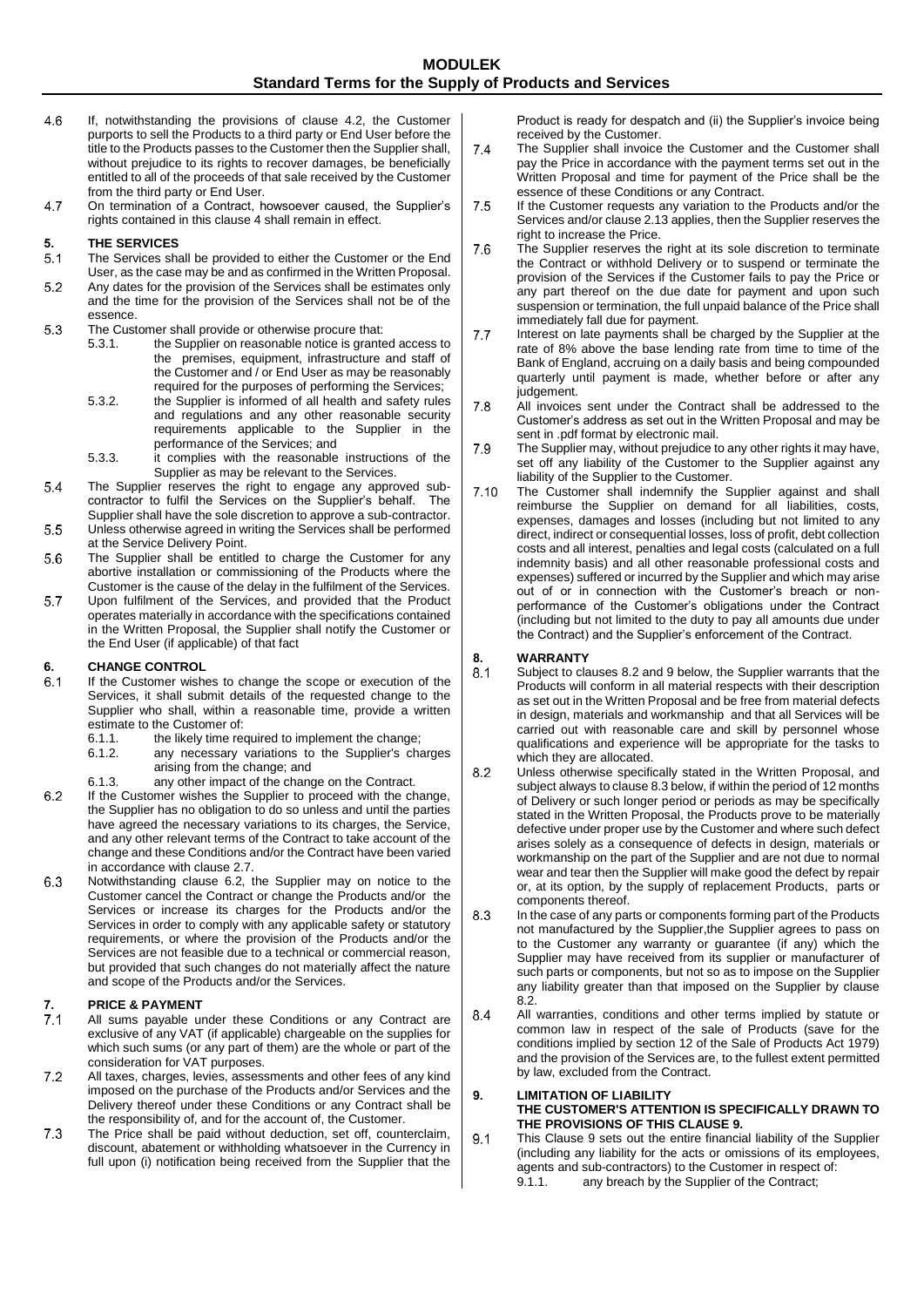- 9.1.2. any use made by the Customer or its End User of the Products and/or Services and/or any part of them; and
- 9.1.3. any representation, statement or tortious act or omission (including negligence) arising under or in connection with a Contract.
- $9.2$ Nothing in these Conditions or a Contract shall be construed as limiting or excluding the liability of the Supplier:<br>9.2.1. for death or personal injury resulting
	- for death or personal injury resulting from negligence; or
	- 9.2.2. for any damage or liability incurred by the Customer as a result of fraud (including a fraudulent misrepresentation by the Supplier); or
	- 9.2.3. for any liability incurred by the Customer as a result of any breach by the Supplier of the condition as to title or the warranty as to quiet possession implied by section 2 of the Supply of Products and Services Act 1982.
- 9.3 Subject to clause 9.2, the Supplier shall not be liable to the Customer or to any End User whatsoever for any loss of profits, loss of business, depletion of goodwill, loss of anticipated savings, loss of contract or any special, indirect, consequential or pure economic loss, costs, damages, charges or expenses including, without limitation, the costs of any temporary accommodation, business interruption or professional fees, which may be suffered by the Customer or the End user in consequence of these Conditions or any Contract.
- 9.4 The Supplier's total liability in contract, tort (including negligence or breach of statutory duty), misrepresentation, restitution or otherwise arising in connection with the performance or contemplated performance of the Contract shall be for the direct and reasonable costs of repair or, at its option, replacement of any parts or components of the Products to the extent that the Customer incurs such costs and/or the Customer is or becomes liable directly for such costs and, for the avoidance of doubt, shall be limited to a sum equivalent to the price paid to the Supplier by the Customer for the Products or Services that are the subject of the claim.

#### **10. CUSTOMER'S FAIR DEALING WARRANTY**

The Customer warrants that it has acquired and holds all necessary licences, permissions and consents required for the installation, carrying on of and use of the Products.

 $10.1$ The Customer shall procure that the End User likewise complies with the provisions of this clause 10.

## **11. INTELLECTUAL PROPERTY RIGHTS**

- The Customer acknowledges and agrees that all Intellectual Property Rights in the Products (to include all component Products, the Services) are vested in and are the property of the Supplier or its licensor and shall remain the property of the Supplier or its licensor (as appropriate).
- The Customer shall promptly give notice in writing to the Supplier  $11.2$ if it becomes aware of:<br>11.2.1 any infringent
	- any infringement or suspected infringement by a third party of the Intellectual Property Rights relating to the Products; and/or
	- 11.2.2. any claim that any Product or part of the Solution infringes the rights of any third party.

# **12. CONFIDENTIALITY AND THE SUPPLIER'S PROPERTY**

Each Party shall keep in strict confidence all technical or commercial know-how, specifications, inventions, processes or initiatives which are of a confidential nature and which have been disclosed by one Party (the "**Disclosing Party**") to the other (the "**Receiving Party**"), its employees, agents or sub-contractors and any other confidential information concerning the Disclosing Party's business, the Products and the Services which the Receiving Party may obtain as a result of such disclosure. Each Party shall restrict disclosure of such confidential material to the End User and to such of the Receiving Party's employees, agents or sub-contractors as may need to know the same for the purpose of discharging the Receiving Party's obligations to the Disclosing Party under these Conditions, and shall ensure that its employees, agents or sub-contractors are subject to obligations of confidentiality corresponding to those which bind the parties to

these Conditions and as may be required by law, a court of competent jurisdiction or any governmental regulatory authority.

- $12.2$ All materials, equipment, drawings, specifications and data supplied by the Disclosing Party under or in accordance with these Conditions shall, at all times, be and remain as between the Disclosing Party and the Receiving Party the exclusive property of the Disclosing Party and shall be held by the Receiving Party in safe custody at its own risk and maintained and kept in good condition until returned to the Disclosing Party, and shall not be disposed of or used other than in accordance with the Disclosing Party's written instructions or authorisation.
- $12.3$ The rights and obligations under this clause 12 shall survive termination of the Contract, however arising.

#### **13. DEFAULT BY CUSTOMER**

The Customer shall pay to the Supplier, on demand, all reasonable costs, charges or loss sustained or incurred by the Supplier (including any direct, indirect or consequential losses, loss of profit and loss of reputation, loss or damage to property and those arising from injury to or death of any person and loss of opportunity to deploy resources elsewhere) arising directly or indirectly from the Customer's fraud, negligence, failure to perform or delay in the performance of any of its obligations under the Contract, subject to the Supplier confirming such costs, charges and losses to the Customer in writing.

# **14. DATA PROTECTION**

- Each Party shall comply with all applicable requirements of the Data Protection Legislation.
- The parties acknowledge that for the purposes of the Data  $142$ Protection Legislation, the Customer is the data controller and the Supplier is the data processor (as such terms are defined in the Data Protection Legislation).
- $14.3$ The Customer will ensure that it has all necessary appropriate consents and notices in place to enable lawful transfer of any personal data (as such term is defined in the Data Protection Legislation) to the Supplier for the duration and purposes of the Contract.

#### **15. TERMINATION**

- If a Contract is terminated all obligations in connection with the Products and all Services listed in the Written Proposal shall also terminate.
- $15.2$ Without prejudice to any other rights or remedies it may have, the Supplier may terminate or suspend a Contract immediately on giving written notice to the Customer if:<br>15.2.1. the Customer commits a m
	- the Customer commits a material breach of any of the terms of the Contract and (if such a breach is remediable) fails to remedy that breach within 14 days of that Party being notified in writing of the breach; or
	- 15.2.2. the Customer fails to pay any sum due under these Conditions or under a Contract on the due date for payment provided, in the case of termination, the Customer has failed to remedy that breach within 14 days of being notified in writing of the breach and of the Supplier's suspension of its obligations under the Contract; or
	- 15.2.3. an order is made or a resolution is passed for the winding up of the Customer, or circumstances arise which entitle a court of competent jurisdiction to make a winding-up order of the Customer; or
	- 15.2.4. an order is made for the appointment of an administrator to manage the affairs, business and property of the Customer, or documents are filed with a court of competent jurisdiction for the appointment of an administrator of the Customer, or notice of intention to appoint an administrator is given by the Customer or the directors of the Customer or by a qualifying floating charge holder (as defined in paragraph 14 of Schedule B1 to the Insolvency Act 1986); or
	- 15.2.5. a receiver is appointed of any of the Customer's assets or undertaking, or circumstances arise which entitle a court of competent jurisdiction or a creditor to appoint a receiver or manager of the Customer, or if any other person takes possession of or sells the Customer's assets; or